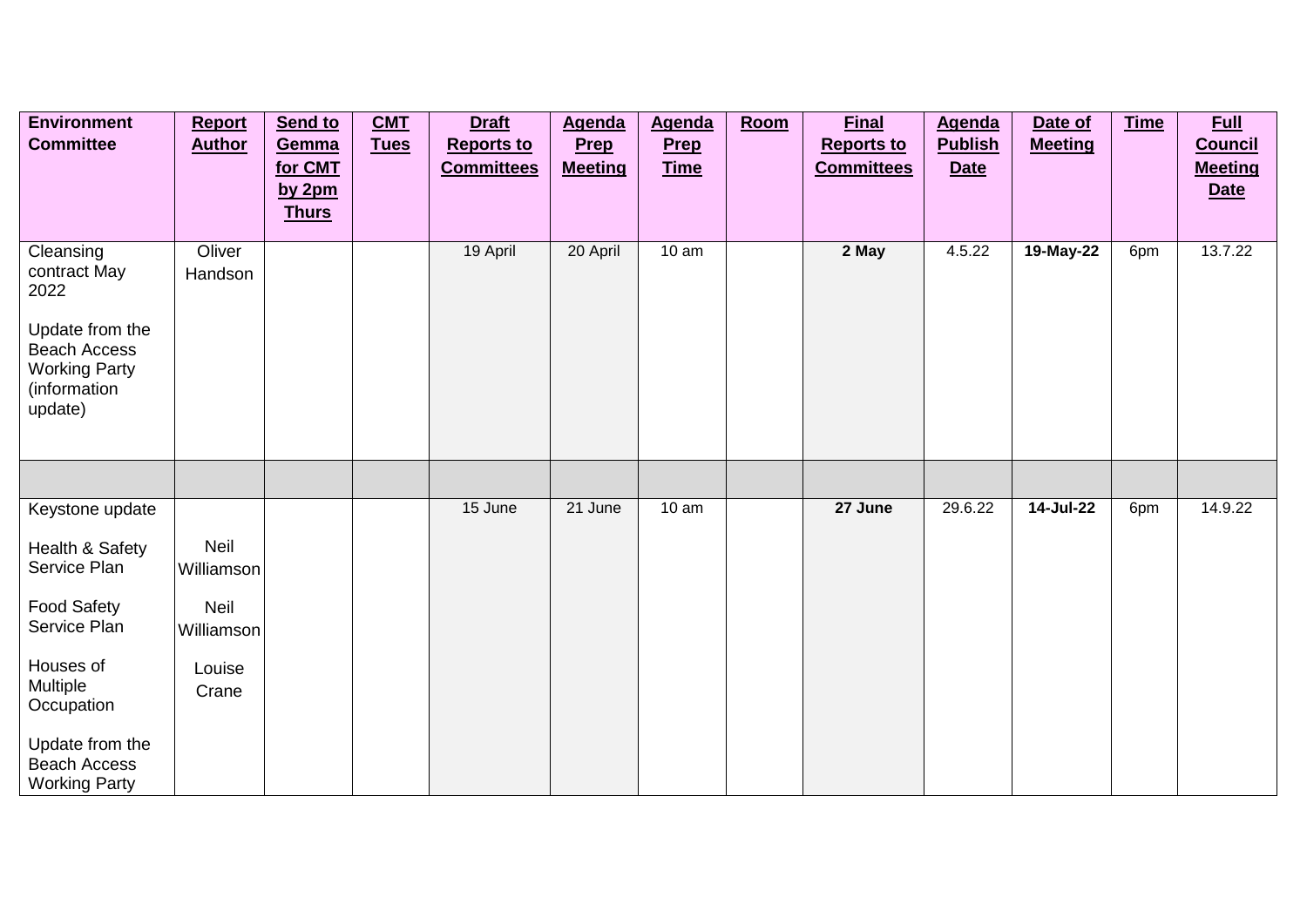| <b>Environment</b><br><b>Committee</b>                                                                                                                                                       | <b>Report</b><br><b>Author</b> | Send to<br>Gemma<br>for CMT<br>by $2pm$<br><b>Thurs</b> | <b>CMT</b><br><b>Tues</b> | <b>Draft</b><br><b>Reports to</b><br><b>Committees</b> | <b>Agenda</b><br><b>Prep</b><br><b>Meeting</b> | <b>Agenda</b><br><b>Prep</b><br><b>Time</b> | Room | <b>Final</b><br><b>Reports to</b><br><b>Committees</b> | <b>Agenda</b><br><b>Publish</b><br><b>Date</b> | Date of<br><b>Meeting</b> | <b>Time</b> | <b>Full</b><br><b>Council</b><br><b>Meeting</b><br><b>Date</b> |
|----------------------------------------------------------------------------------------------------------------------------------------------------------------------------------------------|--------------------------------|---------------------------------------------------------|---------------------------|--------------------------------------------------------|------------------------------------------------|---------------------------------------------|------|--------------------------------------------------------|------------------------------------------------|---------------------------|-------------|----------------------------------------------------------------|
| (information<br>update)                                                                                                                                                                      |                                |                                                         |                           |                                                        |                                                |                                             |      |                                                        |                                                |                           |             |                                                                |
| <b>Bersted Brooks</b><br><b>Country Park</b><br>project<br>Engineering<br><b>Service Review</b><br>Update from the<br><b>Beach Access</b><br><b>Working Party</b><br>(information<br>update) | Roger<br>Spencer               |                                                         |                           | 24.8.22                                                | 31.8.22                                        | 10 am                                       |      | 5.9.22                                                 | 7.9.22                                         | 22-Sep-22                 | 6pm         | 9.11.22                                                        |
| <b>Bognor Regis</b><br>Skatepark                                                                                                                                                             | Joe<br>Russell-<br>Wells       |                                                         |                           | 17.10.22                                               | 20.10.22                                       | 10 am                                       |      | 31.10.22                                               | 2.11.22                                        | 17-Nov-22                 | 6pm         | 18.1.23                                                        |